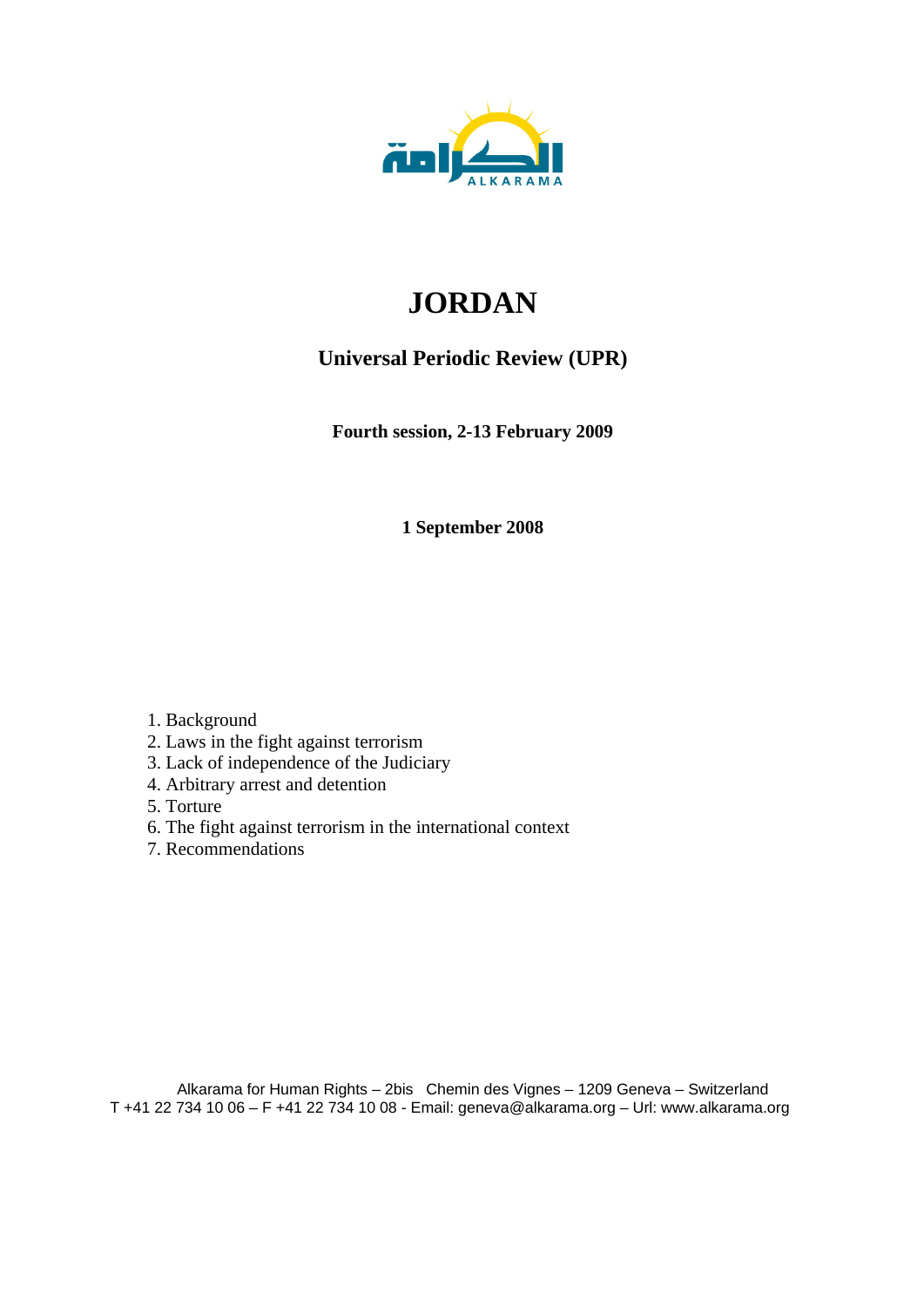# **Jordan**

#### **1. Background**

Jordan is a constitutional monarchy where the king concentrates legislative and executive powers. He is the head of state, supreme commander of the armed forces and appoints the head of government and the council of ministers. The Constitution dates back to 1952 and was amended in 1992. The parliament consists of a senate composed of notables appointed by the king (Majles al-a'yan) and a chamber of 110 deputies elected by an electoral college (annuwwab Majles).

The current king of Jordan, Abdullah II acceded to the throne in 1999. Under the reign of his father, the state of emergency was lifted, martial law was abolished and the release of political prisoners took place in 1992. New laws on political parties, newspapers and publications were enacted at the same time authorizing the formation of opposition parties.

Jordan, which has ratified the International Covenant on Civil and Political Rights in 1975, has nevertheless not incorporated its principles into domestic law. The last periodic report was submitted to the Committee on Human Rights in 1992. Since then, it has not submitted a report, and thus has a delay of 12 years.

It also ratified the Convention against Torture in 1991 but did not recognize the competence of the Committee against Torture to examine individual complaints (article 22 of the Convention). Similarly it has not ratified the Optional Protocol to the Convention which allows for preventive visits to all places of detention. The last periodic report submitted to the Committee against Torture was in 1994, it also has a delay of more than 10 years.

Two weeks after the attacks of 11 September 2001 in the United States, the Jordanian authorities introduced amendments to the Penal Code: The definition of "terrorism" was enlarged, providing numerous but vague offences, restricting freedom of expression and extending the scope of capital punishment and life imprisonment. The law amending the Criminal Code came into force on October 2, 2001, while waves of arrests were in progress, particularly after three protests held in Amman and Zarqa. Many people were arrested and held incommunicado for long periods solely because of their political opinions and had neither called for, nor resorted to violence.

In the wake of bombings on 9 November 2005 in three hotels in Amman which killed 60 people and injured hundreds of others, the Jordanian authorities published a draft law on the prevention of terrorism. The new law, which came into force on 1 November 2006, does not conform to the country's international obligations.

The General Intelligence Directorate (GID - Da'irat al-Mukhabarat al'amma) is the main department responsible for internal security, and is, as such responsible for the arrest, detention and interrogation of persons suspected of terrorism or deemed political opponents. Its agents systematically resort to torture and act with total impunity.

The fight against terrorism is waged on an international level, notably in cooperation with the USA. In this context, Jordan plays a role of "subcontracting" by allowing suspects to be transferred to its detention centres and subjected to torture.

The Jordanian authorities have introduced a series of measures to show their willingness to respect human rights: the creation of a National Centre for Human Rights in 2002, authorized visits by the Red Cross in prisons and that the GID centre in Amman, the visit of the Special Rapporteur on Torture in 2006, but these measures have not brought a notable improvement in the human rights situation in the country.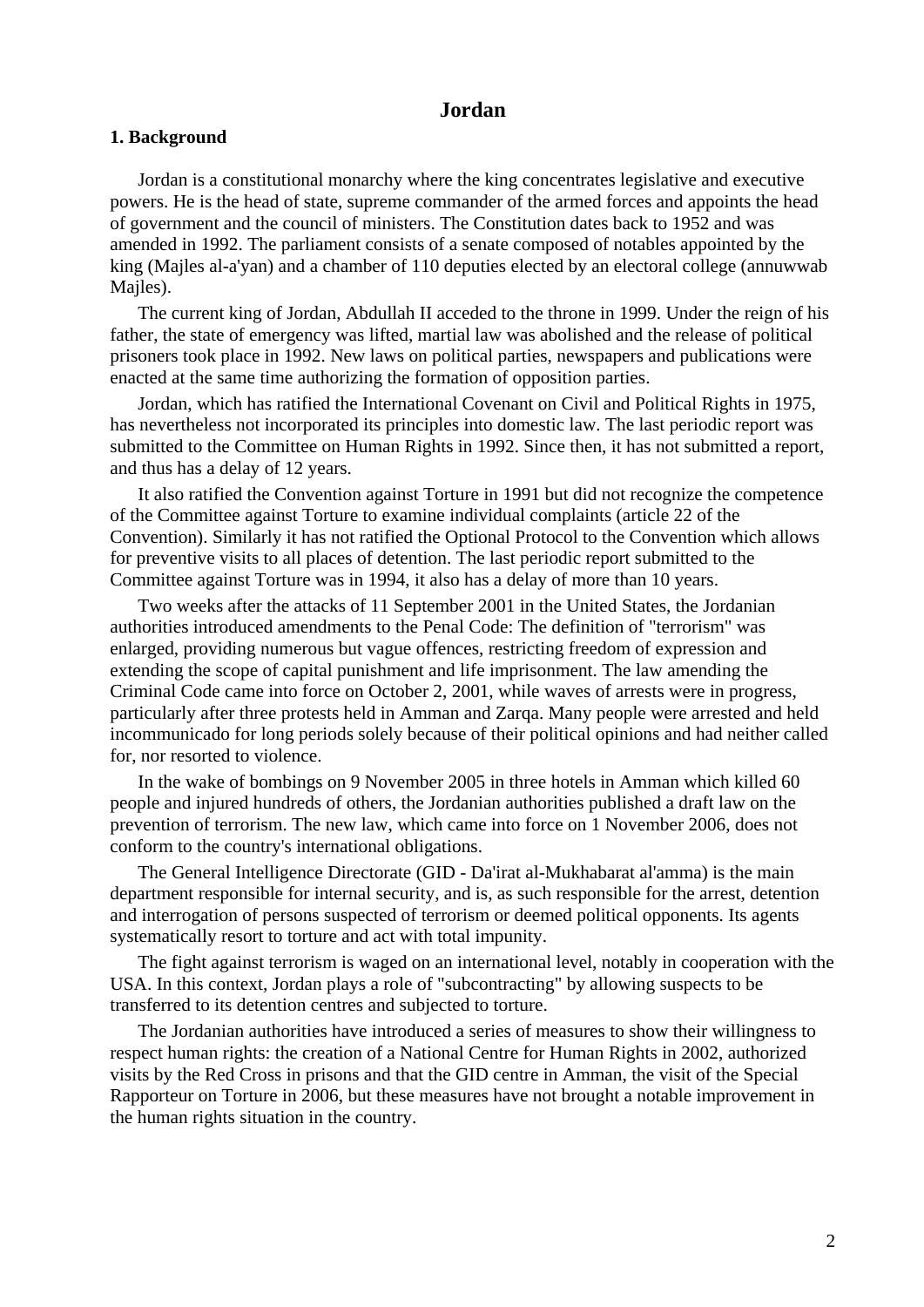#### **2. Laws in the fight against terrorism**

Two weeks after the attacks of 11 September 2001, amendments to the Penal Code and in particular the definition of "terrorism" were introduced. These reduce the freedom of expression and multiply the number of offences punishable by death. Most of these amendments became effective during 2003.

On 1 November 2006, the new law on the prevention of terrorism was enacted. This law is contrary to international standards on the protection of human rights in the context of the fight against terrorism and resolution 1566 (2004) Security Council of the United Nations.

It gives effect to a definition of "terrorist activities" so extensive that in practice, it allows for the arrest and detention of persons who have peacefully express opinions on the policy of the kingdom. It criminalizes direct or indirect support of terrorism without taking into account the real circumstances of the alleged offenses. Those who, for example, have made a contribution or have given funding to a charitable organization which has subsequently been declared by the authorities as a "terrorist organization" shall be criminally prosecuted.

The Terrorism Act also provides for persons to be arrested, tried and convicted for defaming the State officials or disseminating false or exaggerated information outside the country, which could affect the "dignity of the country."

Moreover, the text strengthens the power of the security services, which can arrest and remand in custody any person they suspect of terrorism, first and foremost, in the custody of the Directorate of Intelligence which is responsible for the interrogation of political suspects, and whose officers are systematically accused of using torture.

The Special Rapporteur on the protection and promotion of human rights and fundamental freedoms while countering terrorism noted that the Act grants powers, notably to the State Security Court, which violate the right to freedom, free movement, privacy and the presumption of innocence. It authorizes the surveillance of the home and travels of a suspect, monitoring of his communications, searches and provides for a travel ban.

The Code of Criminal Procedure stipulates that a person arrested must be brought before a judge in the 24 hours that follow. In reality those arrested are often detained by the security services for a long time, sometimes months, before being brought before a judicial authority. When they are suspected of terrorist activities or of supporting them, they are generally held in the General Intelligence Directorate (GID) premises.

### **3. Lack of independence of the Judiciary**

The State Security Court has jurisdiction in cases involving state security, financial crimes and drug trafficking. The latter is composed of two military judges and one civilian judge. Judges may be revoked at any time by a decision of the executive. The court may be regarded as a court of exception; the Committees against Torture and on Human Rights already, in 1995, recommended the Jordanian authorities " to abolish the emergency courts as the State Security Court", recommendation that has not been implemented.

The cooperation between the Directorate General of Intelligence and the State Security Court is very close. For example, the prosecutor is a military officer and his office is located within GID premises.

Interrogations by GID officers have the goal of obtaining "confessions" of suspects appearing before the State Security Court which then uses those "confessions" against them. Allegations of torture are not generally taken into account and trials before this court are often unfair. The extracted "confessions" constitute the basis of the conviction.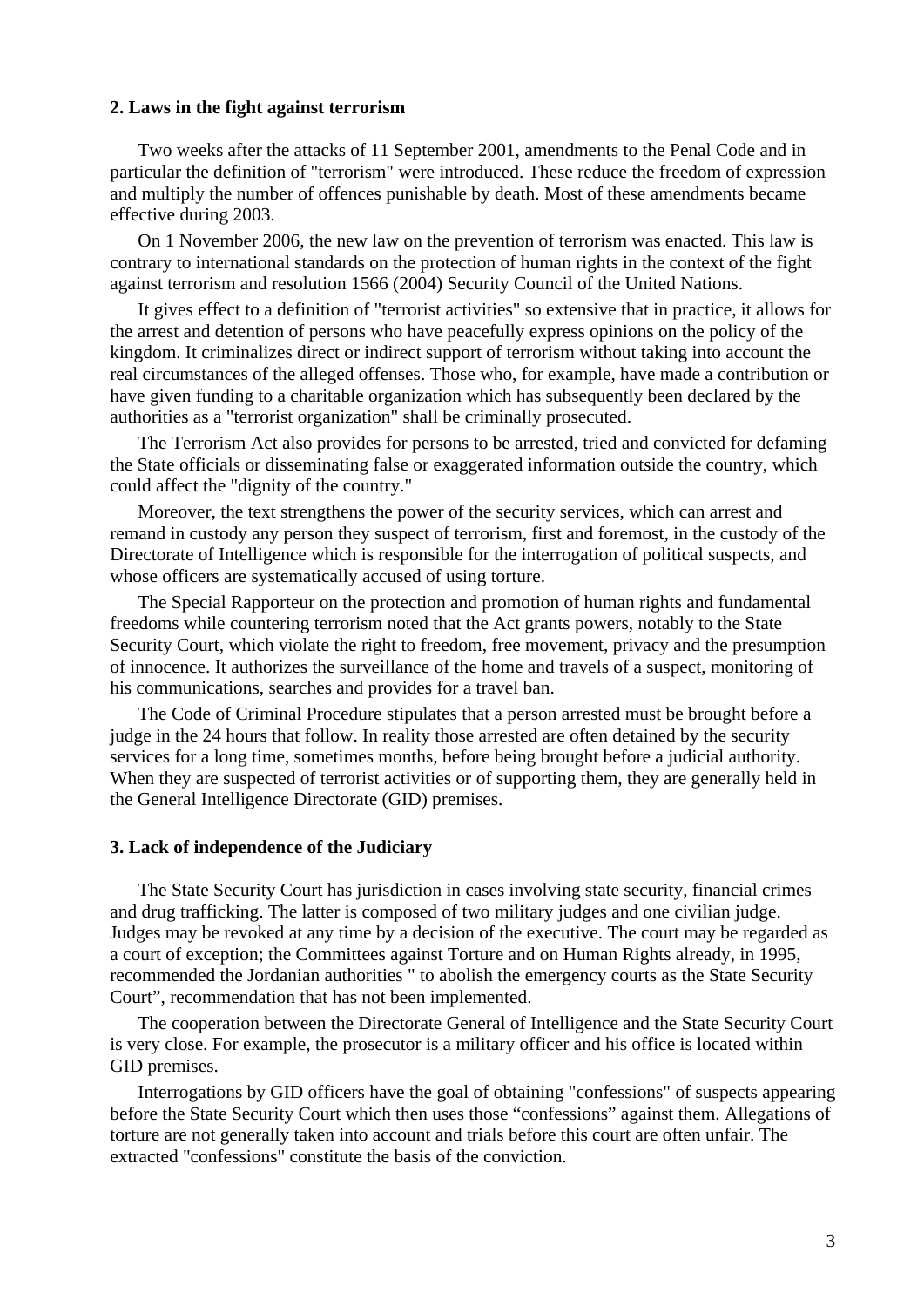At hearings, those accused systematically complain of having been tortured during their interrogation; the Security Court has never ordered an investigation and has delivered death sentences solely on the basis of confessions extracted under torture. A report by Amnesty International has confirmed these practices.<sup>1</sup> Some testimonies even mention the extension of police custody when a detainee complains of having been tortured.

Judgments of the Security Court may be appealed at the Court of Appeal. Very often it confirms the passing of sentences without taking into account the allegations of torture. Even when the Court of Appeal has annulled a conviction for this reason, no investigation has been ordered to establish responsibility for these acts.

#### **4. Arbitrary arrest and detention**

The law prohibits arbitrary arrest and detention. In practice, they are common and are practiced by several departments, including the Public Security Directorate (PSD) which controls the functions of police and reports to the Minister of Interior.

But, again, it is mainly the General Intelligence Directorate (GID), which is a military intelligence service placed under the direct responsibility of the Prime Minister, that is responsible for the largest number of arbitrary detentions. Its main mission of the fight against terrorism places the GID above the other security services which must assist if necessary.

The prerogatives of the GID on detention are defined by the provisions of the law relating to the State Security Court. It authorizes the arrest of any person suspected of crimes against state security, which by their nature relate to this Court. Continued detention for a period of 7 days without charge or trial is provided for by this Act, which prosecutors may renew. In practice, this detention can be prolonged for weeks or months.

The new 2006 law on the Prevention of Terrorism provides for a term of custody for 2 weeks which may be extended by the Prosecutor without a reason.

The GID is the main department responsible for violations of political detainees' rights. Its members have extensive powers and act anonymously thus strengthening their impunity. Those detained in GID premises have no contact with the outside world, nor with their families or with a lawyer.

In 1994 already, the Committee on Human Rights recommended that places of detention under the control of the Central intelligence Services be placed under the strict supervision of the judiciary.

The Committee against Torture expressed regret in 1995 that "the headquarters of the General Intelligence service has become a official prison, that members of the armed forces are entitled to act as prosecutor, that they have the ability to place suspects, be they military or civilian, in incommunicado detention until the end of the interrogation, for periods of up to six months, and that detainees have no opportunity to see a magistrate, a lawyer or a doctor."

Reports continue to relate the existence of arbitrary detention in police stations and government buildings. According to Human Rights Watch, in 2006, governors of provinces kept 11 597 people in administrative detention without any charges being brought against them and without them being brought before a judge. $^{2}$ 

Citizens are deprived of protection against arbitrary arrests since the prosecutor may initiate proceedings without judicial review. The charges are not subject to review by an independent tribunal during the investigation, and accusations are made in a particularly vague manner such as an "agreement between two or more persons to carry out a crime by specific means", thus opening the door to very serious abuses.

1

<sup>&</sup>lt;sup>1</sup> http://www.amnesty.org/ar/library/asset/MDE16/005/2006/en/dom-MDE160052006en.pdf

<sup>2</sup> http://hrw.org/englishwr2k8/docs/2008/01/31/jordan17607.htm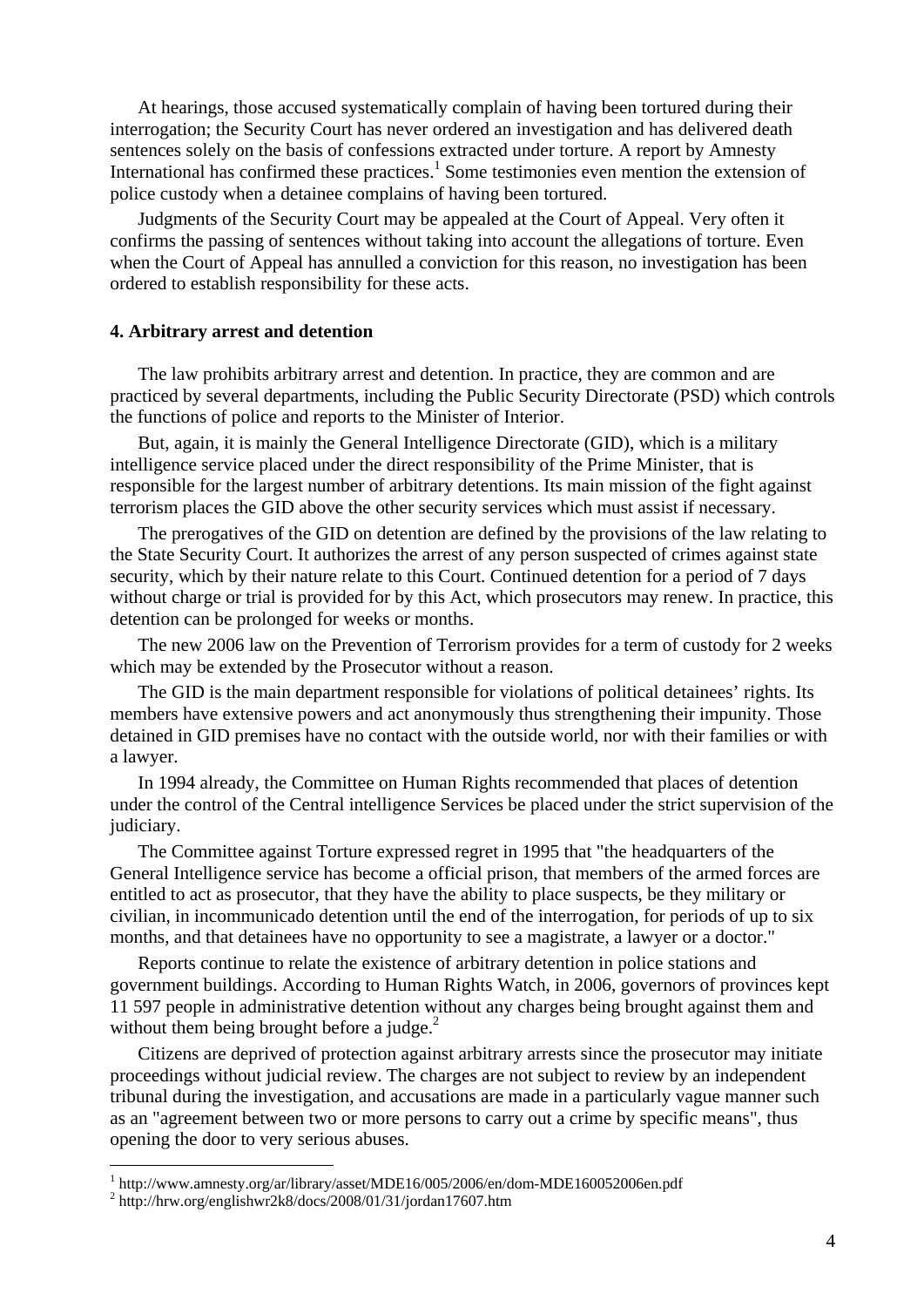Alkarama, on 17 April 2007, submitted a communication to the Working Group on Arbitrary Detention about Mr Issam Mohamed Tahar Al Barqaoui Al Uteibi. This theologian, known in Jordan and the Arab world, was arrested on 28 November 2002 with 11 other people accused of "conspiracy to commit terrorist actions." The arrest took place in the wake of public statements of a political nature. He was detained incommunicado for nearly a year and tortured on numerous occasions. He was deprived of the right to a lawyer of his choice and that of contesting the legality of his detention. When presented the State Security Court, he was acquitted by a judgement delivered on 27 December 2004. However, he was not released but detained again in solitary confinement for 6 months on GID premises from 27 December 2004 to 28 June 2005, during which he was again tortured on several occasions.

Liberated on this latter date, he gave an interview to Al Jazeera satellite channel on 4 July 2005 in which he expressed his condemnation of the U.S. military occupation in Iraq. He was rearrested the following day, 5 July 2005. He has never been tried and his most fundamental rights have been violated. The Working Group issued an opinion in November 2007, considering his detention arbitrary. Mr Al Uteibi was finally released on 12 March 2008 nearly three years after his last arrest.<sup>3</sup>

#### **5. Torture**

1

The Jordanian penal legislation has not adopted a definition of torture consistent with Article I of the Convention against Torture.

Many testimonies and reports of the use of torture, particularly during the period spent in custody. Even the national human rights institution reported cases of torture. For the period from June 2003 to December 2004, it claims to have received 250 complaints of "abuse". The UN Special Rapporteur on torture, meanwhile, paid a visit to Jordan in June 2006. In his final report, he asserts that "torture is systematically practised" by the Directorate of Intelligence.

Practices most commonly used by GID agents are beatings, beatings with cables, ropes, plastic pipes, riding-crops, etc. all over the body, on feet soles (falaqa), the forced maintaining in painful positions over long periods of time, sleep deprivation, injections causing states of extreme anxiety, humiliation, threats of rape of the victim and members of his family, electric shocks, and prolonged isolation.

Abuses are even more prevalent within the GID due to the close collaboration with the judges of the State Security Court and to the time of secret custody being extendable for up to six months (article 114.1 of the Criminal Procedure Code). This provision is inconsistent with the need for an independent judicial oversight of arrest and detention.

# **6. The fight against terrorism in the international context**

Jordan maintains close cooperation with the United States in the fight against terrorism. This cooperation was further intensified after the attacks of 11 September 2001. In this context, Jordan has played an important role in the transfer and detention of persons suspected of terrorist activities. These persons have often been imprisoned in Wadi Sir, the GID headquarters, and subjected to torture. Those transferred are not necessarily of Jordanian nationality or regarded as a threat to Jordan. In fact, Jordan has played the role of subcontractor for the CIA, particularly in the early years following the attacks in the USA.

Alkarama brought the case of Mr Djamel Ahmed Khalifa to the attention of the Working Group on Arbitrary Detention. Mr Khalifa, a Saudi national, was arrested in San Francisco, USA, because of his parental relationship with Osama bin Laden, and secretly transferred to

<sup>&</sup>lt;sup>3</sup> http://en.alkarama.org/index.php?option=com\_content&task=view&id=57&Itemid=43